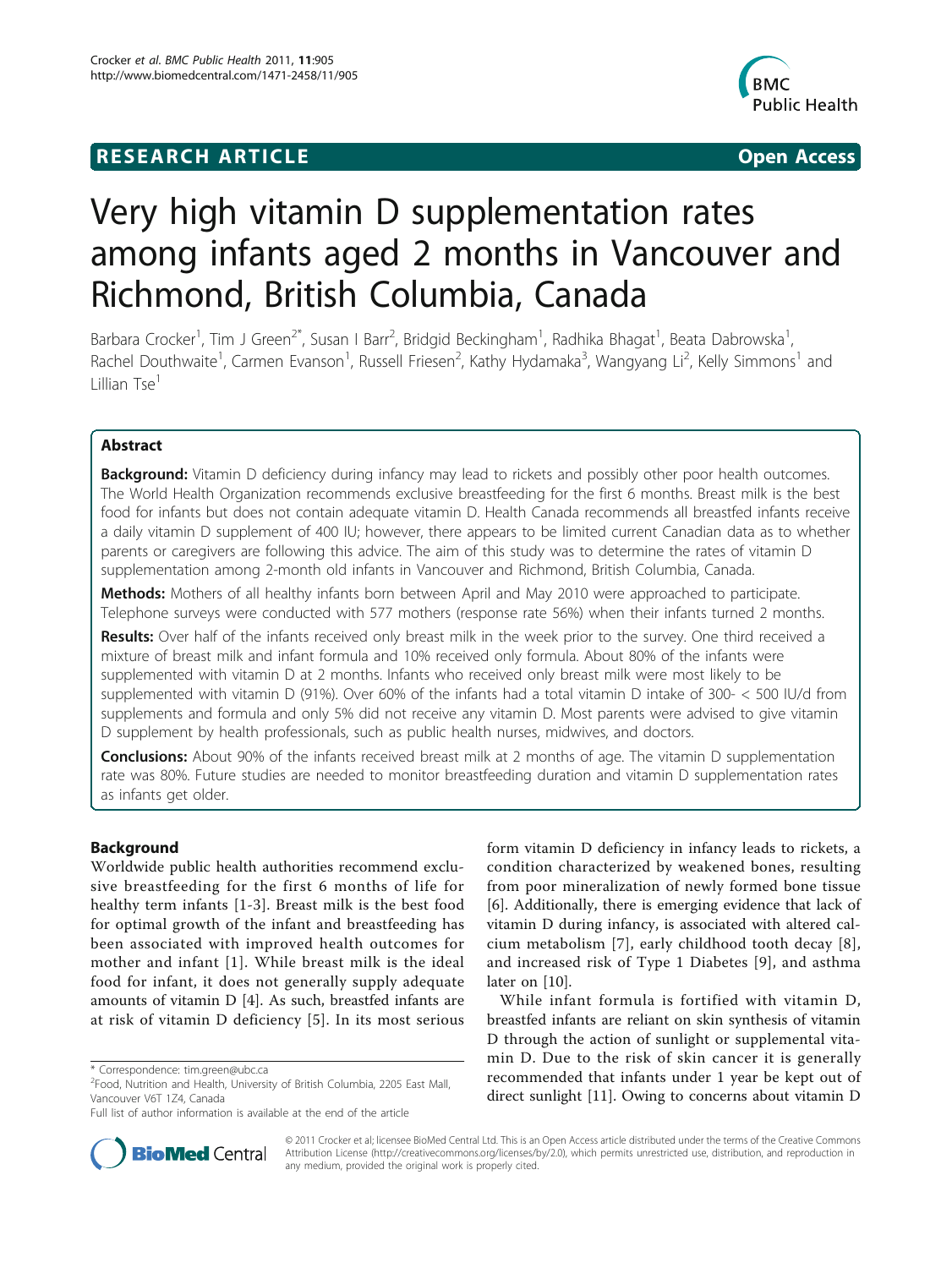deficiency, Health Canada [\[4](#page-7-0)], the American Academy of Pediatrics [[3\]](#page-7-0), as well as several European countries [[12-14\]](#page-7-0) recommend that breastfed infants receive a daily vitamin D supplement, usually 400 IU. In Canada this recommendation has been in place since 1967 [[4\]](#page-7-0), yet, other than in the province of Quebec [[15,16](#page-7-0)], there are few data as to whether parents or caregivers are following this advice. As part of the Canadian Community Health Survey 2007-2008 [[17\]](#page-7-0), Statistics Canada reported that among women who had given birth in the past 5 years and exclusively breastfed their infant, 67% provided a vitamin D supplement to the infant. However, this survey did not consider the frequency, dose, or form of supplement, nor were supplementation practices assessed among women who fed their infants a combination of breast milk and formula. Further, this survey included women who gave birth as early as 2002 and there may now be greater awareness about the importance of vitamin D. Indeed, Gallo et al. [[18](#page-7-0)] reported that in one Montreal hospital 98% of exclusively breastfeeding mothers who gave birth in 2007- 2008 supplemented their infants at some point prior to 6 months of age.

As part of British Columbia's (BC) publicly funded medical system, public health nurses provide breastfeeding support including advice on vitamin D supplementation within the first few days postpartum. To assess the effectiveness of this health promotion strategy, we conducted a survey in 2010 to determine the rates of breastfeeding and vitamin D supplementation among 2 month old infants in Vancouver and Richmond, BC. We also wanted to determine the type and dose of vitamin D supplementation given, examine the association of socio-demographic factors and vitamin D supplementation and determine barriers to infant vitamin D supplementation.

## Methods

## Sampling frame

Ethical approval to conduct the study was obtained from the University of British Columbia Behavioural Research Ethics Board. The survey was conducted in Richmond and five of six Community Health Areas in Vancouver. Vancouver (population 578,041; 2006) and Richmond (population 174,461; 2006) are the largest and fourth largest cities, respectively, in BC, Canada. All parents or caregivers whose infant was born between April and May of 2010 were invited to participate in the survey. Parents or caregivers were ineligible: if they moved out of the catchment area or were involved in a program that provided care to high-risk mothers (i.e. substanceabuse); or if their infant was adopted, in foster-care, or under the care of a neonatal intensive care unit. An infant age of 2 months was chosen because we wanted

to survey women who had established breastfeeding and before the breastfeeding rates decline. Initial recruitment took place through public health nurses who asked the parent at an early postpartum contact whether they would be willing to participate in a short telephone interview. At an infant age of 2 months (range = 7-10 weeks) a research assistant phoned the parent to complete the survey after again obtaining verbal consent to participate.

## Survey

The survey questionnaire was designed to obtain information on infant feeding practices; vitamin D supplementation including the form, frequency, and dose; who recommended that the infant be supplemented and (if appropriate) the reasons for not supplementing; and basic socio-demographic questions. The questionnaire was initially developed by the study investigators through face-to face meetings and through consultation and focus testing with relevant stakeholders. We piloted the questionnaire with ten new parents and revised it accordingly. The questionnaire was administered in English or when required in Mandarin, Cantonese, Punjabi, Vietnamese, or Spanish.

### Data analysis

In our study, we defined "All breast milk" as infants who had received only breast milk (vitamins, minerals, and medicines permitted) in the week prior to the survey [[2\]](#page-7-0). "Mixed breast milk and formula" was used to define infants who had received a mixture of breast milk and infant formula in the week prior to the survey. "Infant formula" was used to define infants who had received only formula in the week prior to the survey. Based on data indicating that 2-month old infants are fed an average of 8 times per day [[3](#page-7-0)], we further divided the "mixed breast milk and formula" group into: "≥75% of breast milk" defined as ≤2 feedings of other liquids/food per day; "50- < 75% breast milk" as 3-4 feedings of other liquids/food per day; and " < 50% breast milk" as > 4 feedings of other liquids/food per day. Average daily formula intake was calculated by multiplying frequency of consumption in 24 hours by the amount of formula received in each bottle feed. The amount of vitamin D provided by formula was calculated assuming infant formula contains 40 IU vitamin D/100 ml, and the average intake of vitamin D provided by supplements was calculated based on the amount per dose and the frequency of administration. These two sources were summed to determine daily vitamin D intake. Descriptive statistics were used to describe breastfeeding and vitamin D supplementation rates (proportion with 95% confidence interval). Chi Square tests were used to determine differences in vitamin D supplementation by feeding practice.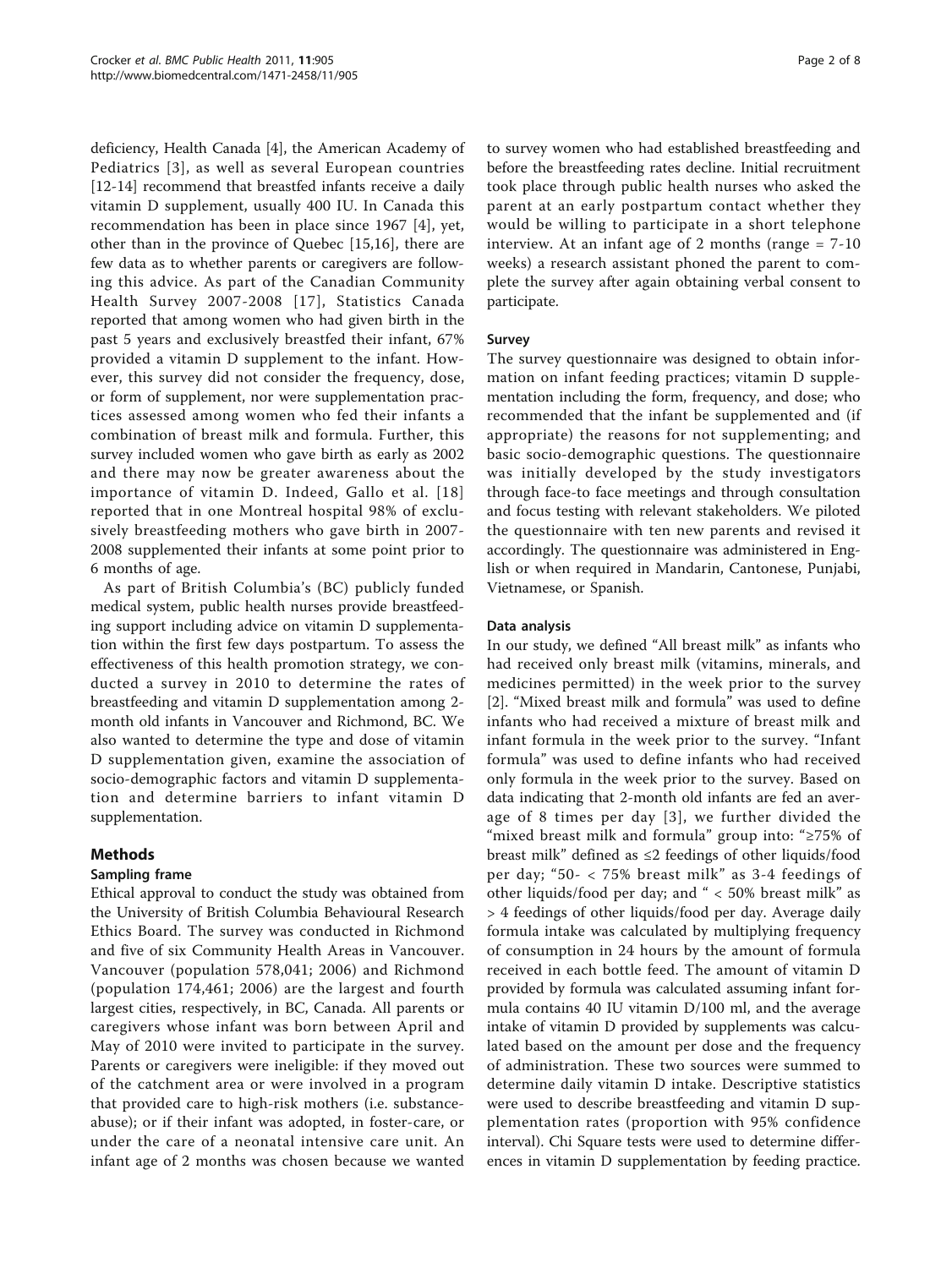Rates were also stratified by socio-demographic variables such as ethnicity. The proportion of infants receiving a total vitamin D intake of < 300 IU from supplements and/or formula was also examined by feeding practice using Chi-square. A cut-point of 300 IU was selected because in order to achieve 400 IU per day a caregiver of breastfed infant would need to be 100% compliant with daily supplementation during the week surveyed. Further, the evidence base for infant requirements is poor [[19](#page-7-0)] and recent trials suggest that 400 IU vitamin D exceeds requirements [\[20\]](#page-7-0). Multiple logistic regression was used to determine significant predictors (from among age, ethnicity, parity, income, and education) of receiving vitamin D supplements in two separate models; one in women whose infants had only received breast milk in the week prior to the survey and the other in those providing at least 50% of feeds from breast milk.

## Results

Of the 1028 women eligible to participate, 577 completed the survey giving a response rate of 56% (Figure 1). Participant characteristics are given in Table [1](#page-3-0). The majority of the mothers were over 31 y. One third of the infants were of European ethnicity and another one

third was Chinese. Among those who responded to the annual family income question ( $n = 454$ ), almost half had an income greater than \$80,000. Participants were generally well educated with 87% having completed some post-secondary education.

The breastfeeding initiation rate was 99% ( $n = 570$ ) and by 2 months of age over 40% of women were exclusively breastfeeding, using the WHO definition (2). Table [2](#page-4-0) displays feeding practices and vitamin D supplementation practices at 2 months of age. Nearly 90% of infants were still receiving some breast milk. Over half received only breast milk in the past week; about one third received a mixture of breast milk and formula ranging from  $\leq 2$  to  $> 4$  feedings of other liquids/food per day; and about 10% received only infant formula. Of the 577 infants, about 80% were supplemented with vitamin D at the time mothers were surveyed. Rates of vitamin D supplementation were significantly higher in those receiving only breast milk in the past week than those who received both breast milk and formula, which in turn were higher than exclusively formula fed babies. Within the mixed breast milk and formula group, infants receiving < 50% breast milk were less likely to be supplemented with vitamin D than those receiving 50% or more breast milk ( $P < 0.001$ ). The proportion of

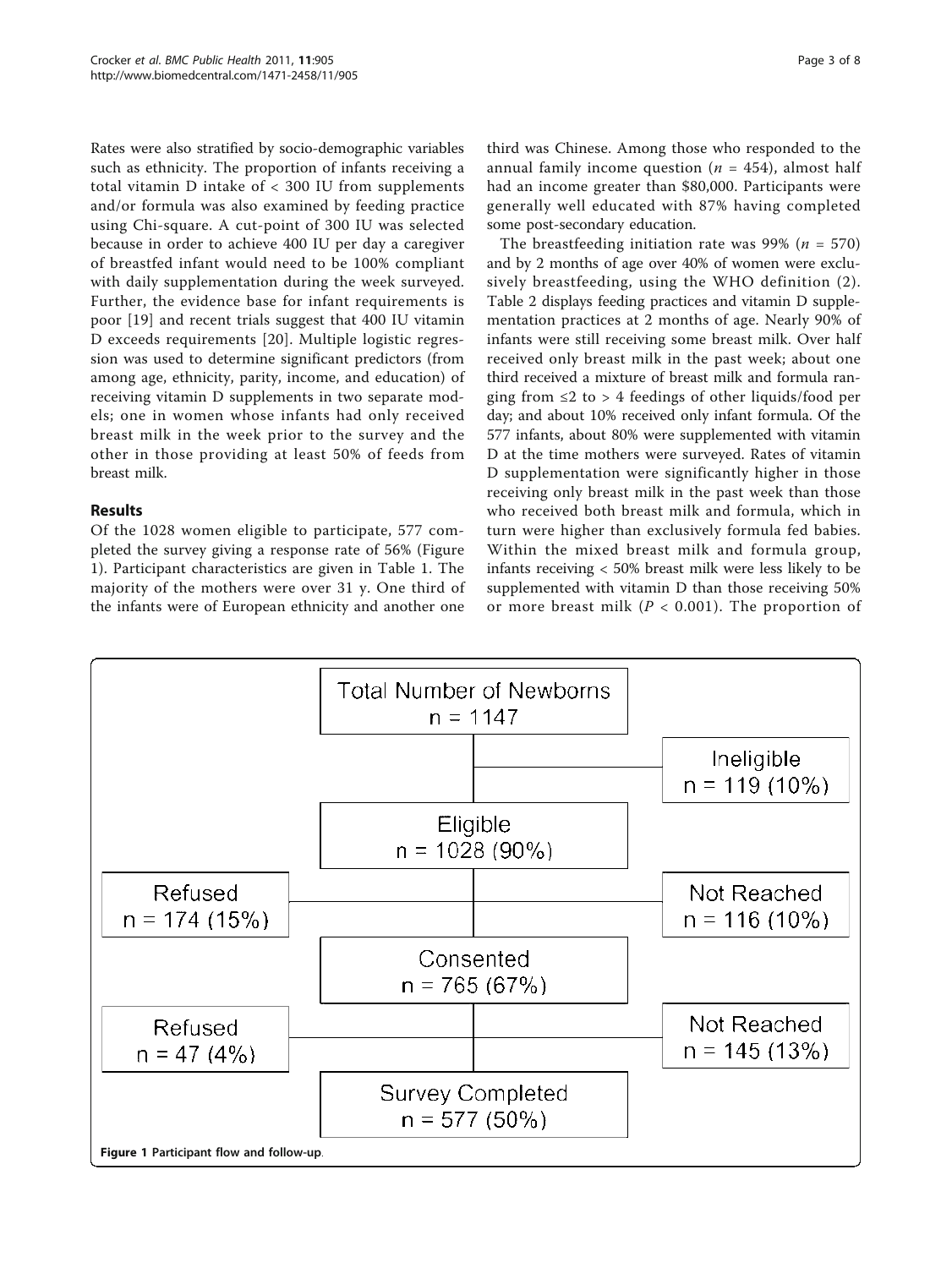#### <span id="page-3-0"></span>Table 1 Participant characteristics

| Characteristic                                                 | % (n)         |
|----------------------------------------------------------------|---------------|
| Maternal Age                                                   |               |
| $<$ 31                                                         | 33.3<br>(192) |
| $\geq$ 31                                                      | 66.7<br>(385) |
| Baby's ethnicity                                               |               |
| European                                                       | 36.7<br>(212) |
| Chinese                                                        | 31.2<br>(180) |
| Other <sup>1</sup>                                             | 32.1<br>(185) |
| Annual family income                                           |               |
| $<$ \$40,000                                                   | 19.6<br>(113) |
| \$40,000-59,000                                                | 11.3 (65)     |
| \$60,000-80,000                                                | 10.4 (60)     |
| $>$ \$80,000                                                   | 37.4<br>(216) |
| Unknown <sup>2</sup>                                           | 21.3<br>(123) |
| Education                                                      |               |
| < High school                                                  | 0.3(2)        |
| Some and completed high school                                 | 12.5 (72)     |
| Some trade/vocational training and college/university          | 8.8(51)       |
| Completed trade/vocational training and college/<br>university | 78.3<br>(452) |
| Parity                                                         |               |
| Primipara                                                      | 52.0<br>(300) |
| Multipara                                                      | 48.0<br>(277) |
| Baby's gender                                                  |               |
| Male                                                           | 50.6<br>(292) |
| Female                                                         | 49.4<br>(285) |
| Marital status                                                 |               |
| Single                                                         | 4.9 (28)      |
| Married                                                        | 85.6<br>(494) |
| Common-law                                                     | 8.5 (49)      |
| Other                                                          | 1.0(6)        |

1 South Asian 42.0% (63), South East Asian 42.7% (64), Korean 6.0% (9), Japanese 9.3% (14), Aboriginal 25.7% (9), Black 22.9% (8), Middle Eastern 42.9% (15), Iranian 2.9% (1), Afghan 2.9% (1), Turkish 2.9% (1) <sup>2</sup>Do not know and do not want to say

infants receiving less than 300 IU vitamin D per day (supplement and/or formula) was higher among infants receiving only breast milk than among those fed mixed breast milk and formula. However, within this group there was no difference in the percentage of infants receiving less than 300 IU per day.

About 5% of the infants did not receive any vitamin D from supplements and/or infant formula and 61% had a total vitamin D intake of 300- < 500 IU/d (Figure [2\)](#page-4-0). Approximately 10% received 500 IU or more per day with the highest intake being 1130 IU/d (1000 IU from the supplement). Of those infants who were given vitamin D supplements, 80% received D-Drops® (a concentrated formula that provides 400 IU in a single drop) and 16% received D-Vi-Sol® (a formula that provides 400 IU per 1 mL). As shown in Table [3,](#page-5-0) over 90% of participants recalled receiving one or more recommendations to give their infant a vitamin D supplement. Public health nurses and physicians were the most frequent sources of this recommendation. Women who did use a supplement were asked to respond to an open question on why they chose to do so. The most common reasons were related to the inadequate amounts of vitamin D in breast milk, that a supplement had been recommended, that vitamin D had health benefits for the infant, and that lack of sunlight exposure meant supplementation was needed. Women who did not provide a supplement were asked to choose from a list on why they did not. Among those providing a response, the most common reasons were that the infant was being given formula, or that they did not think supplementation was necessary.

In multiple regression analysis of infants receiving only breast milk in the week prior to the survey ( $n =$ 331), only parity was associated with vitamin D supplementation. Primiparas were more likely to supplement their infants than multiparas (95% versus 84%;  $P =$ 0.03). Table [4](#page-6-0) shows the results of the logistic regression of selected variables associated with vitamin D supplementation in infants who received greater than 50% of their feeds from breast milk ( $n = 517$ ). None of the variables studied was significantly associated with supplementation, although there was a tendency for a higher rate of vitamin D supplementation in infants from families in the two higher income categories than those in the lowest income category.

#### **Discussion**

In this study we build on previous Canadian observations indicating high rates of breastfeeding and vitamin D supplementation, and provide new information regarding the dose of vitamin D provided, and mothers' reasons for choosing to supplement or not supplement. Almost 60% of infants had received only breast milk in the week prior to the survey and of these greater than 90% had received vitamin D supplements. This is much higher than the 67% vitamin D supplementation rate reported in a 2007-2008 survey for Canadian women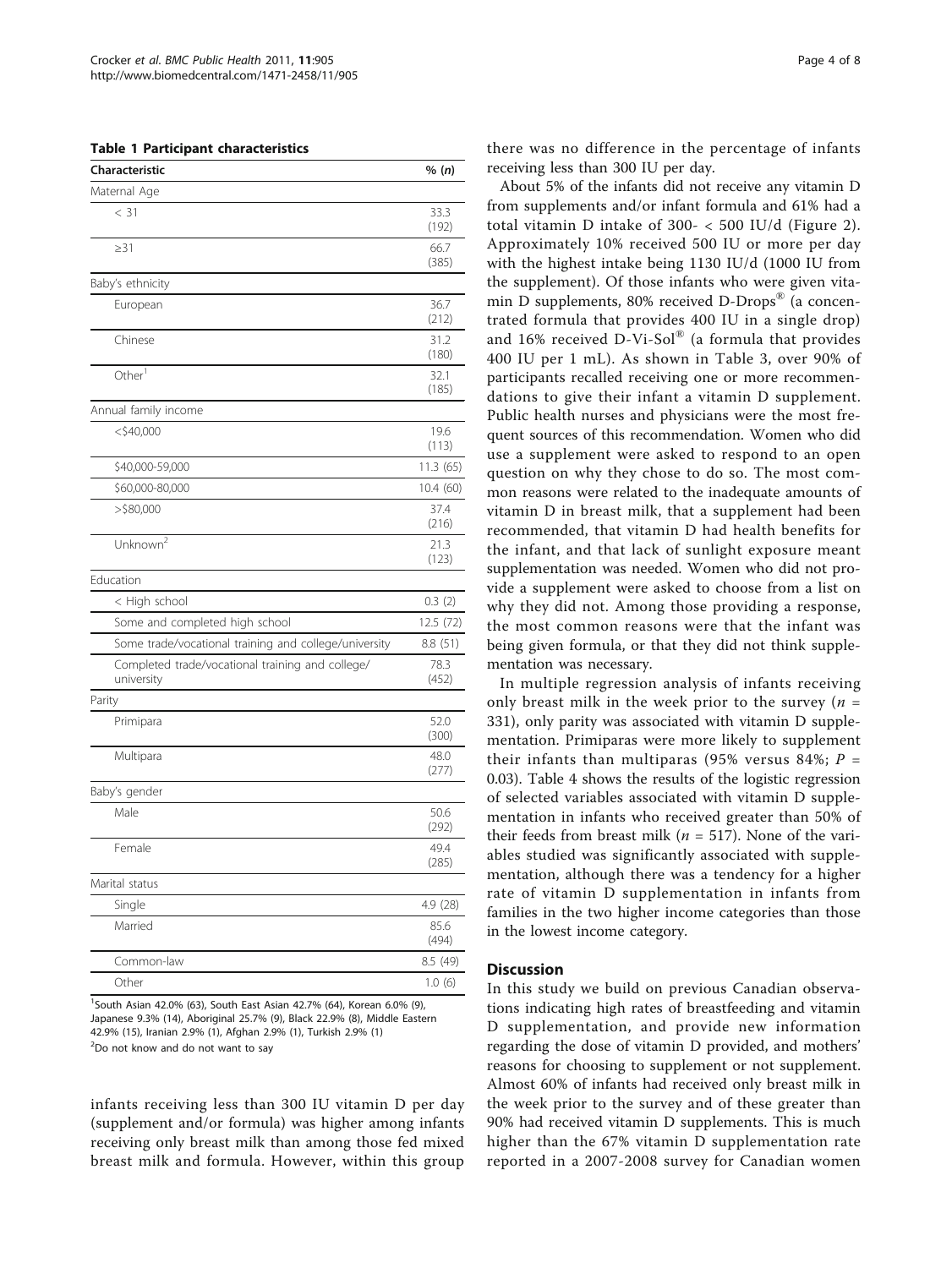| Feeding practice                    | Vitamin D Supplement<br><b>Feeding Practice</b> |                         | $<$ 300 IU/d Vitamin D <sup>5</sup> |  |  |
|-------------------------------------|-------------------------------------------------|-------------------------|-------------------------------------|--|--|
|                                     | % (n)                                           | $%$ yes $(n)$           | % (n)                               |  |  |
| Total                               | 100.0 (577)                                     | 79.9 (461)              | 28.9 (167)                          |  |  |
| All breast milk <sup>1</sup>        | 57.4 (331)                                      | 91.2 $(302)^{a*}$       | 33.5 $(111)^a$                      |  |  |
| Mixed breast milk and formula       | 32.2 (186)                                      | 79.0 (147) <sup>b</sup> | 22.0 $(41)^{b}$                     |  |  |
| $\geq$ 75% breast milk <sup>2</sup> | 53.8 (100)                                      | 86.0 (86)               | 21.0(21)                            |  |  |
| 50- < 75% breast milk <sup>3</sup>  | 20.4 (38)                                       | 84.2 (32)               | 26.3(10)                            |  |  |
| $<$ 50% breast milk <sup>4</sup>    | 25.8 (48)                                       | 60.4(29)                | 20.8(10)                            |  |  |
| Infant formula                      | 10.4(60)                                        | 20.0 $(12)^c$           | $25.9(15)$ <sup>ab</sup>            |  |  |

<span id="page-4-0"></span>Table 2 Feeding practices and vitamin D supplementation of infants aged two months

<sup>1</sup>Only breast milk in the past week

<sup>2</sup> ≤2 feedings of other liquids/food per day

<sup>3</sup>3-4 feedings of other liquids/food per day

 $4 > 4$  feedings of other liquids/food per day

5 Total daily vitamin D intake from supplement and formula

\*Rows showing different superscripts are significantly different from each other;  $\chi^2$  P < 0.001

who had exclusively breastfed an infant in the past 5 years [[17](#page-7-0)]. In that study, the supplementation rate in BC was marginally higher than the national average (70%), but still well below the rate in our study. Our rates of vitamin D supplementation are comparable to those reported more recently in one Montreal hospital where 98% of exclusively breastfed (WHO definition) infants had been supplemented with vitamin D at some point during the first 6 months [[18\]](#page-7-0). Data from the Infant Feeding Practices Study II (2005-2007) suggest that US vitamin D supplementation rates are markedly lower than in Canada; 43% of infants were breastfed at 2 months and of these only 10% were receiving vitamin D [[21\]](#page-7-0). However, the American Academy of Pediatrics only began recommending infant supplementation in November 2008, whereas the Canadian recommendation has been present in some form since 1967. Further, breastfeeding rates have been historically higher in

Canada than in the US and Canada's higher latitude may have created a greater impetus for infant supplementation in this country. As expected infant supplementation at 2 months was lower amongst those receiving mixed feeds (79%) and lower still in infants receiving only infant formula (20%). In Montreal, an apparently higher 88% of mixed feeders had received supplemental vitamin D; however, this was anytime during the first 6 months [[18\]](#page-7-0). In the US study, amongst mixed feeders, only 5% were receiving vitamin D supplements at 2 months of age [[21\]](#page-7-0). Despite a high proportion of breastfed infants receiving vitamin D supplements, one third were not receiving at least 300 IU/d; mainly because of less than daily supplement administration. Although we report less frequent vitamin D supplementation rates among infants who were receiving mixed breast milk and formula in the week before the survey than among those fed only breast milk

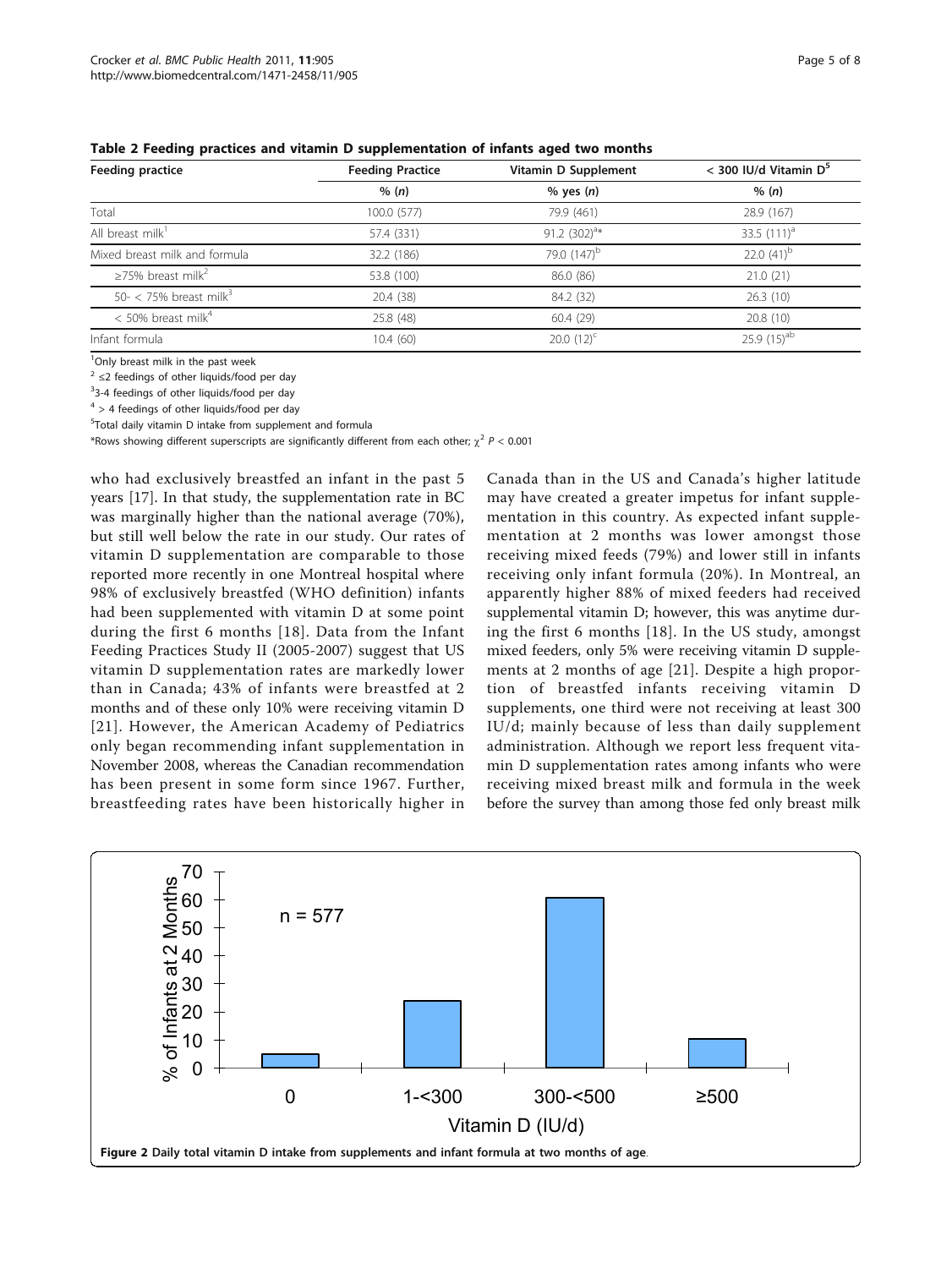<span id="page-5-0"></span>Table 3 Advice and decisions on vitamin D supplementation

|                                                                         | % (n)      |
|-------------------------------------------------------------------------|------------|
| Did anyone ever recommend a vitamin D supplement?                       |            |
| Yes                                                                     | 92.2 (532) |
| No                                                                      | 7.8(45)    |
| Who recommended the supplement? $(n = 532)^{a}$                         |            |
| Public health nurse                                                     | 80.2 (426) |
| Doctor                                                                  | 69.7 (370) |
| Midwife                                                                 | 9.6(51)    |
| Dietitian/pharmacist                                                    | 5.1(27)    |
| Family member or friend                                                 | 19.4 (103) |
| Other <sup>1</sup>                                                      | 7.7(46)    |
| Reasons for providing a vitamin D supplement ( $n = 452$ ) <sup>a</sup> |            |
| Not in breast milk/I am breastfeeding                                   | 43.6 (197) |
| It was recommended                                                      | 30.3 (137) |
| Health benefits for infant                                              | 28.3 (128) |
| Lack of sunlight/northern climate                                       | 21.0 (95)  |
| Other <sup>2</sup>                                                      | 13.1 (59)  |
| Reasons for not supplementing vitamin D ( $n = 116$ ) <sup>a</sup>      |            |
| Baby is being fed formula                                               | 35.3 (41)  |
| I didn't know to give                                                   | 10.3(12)   |
| I don't think the baby needs it                                         | 19.0 (22)  |
| Forgot to give                                                          | 3.4(4)     |
| Baby did not tolerate (vomit/spit up)                                   | 0.9(1)     |
| Other $3$                                                               | 5.2(6)     |
| No response                                                             | 28.4 (33)  |

<sup>a</sup>Multiple responses possible

<sup>1</sup> Reading, television, internet, South Community Birth Program, Baby's Best Chance, prenatal class, lactation clinic, natural path, doula, specialist, from first child

 $2$ Knew from first baby, read about it, did not know why, it is important <sup>3</sup>Confused with the recommended dose, will purchase later, will ask doctor, first baby did not tolerate, had not started yet

(79% versus 91%), fewer of the infants receiving mixed feeding had vitamin D intakes below 300 IU/d vitamin D (22%, versus 33.5% in the fully breastfed group). Further, within the group receiving mixed feeds, as the amount of formula increased infant supplementation dropped; however, the percentage of those receiving less than 300 IU/d remained constant at around 20%. This was not unexpected as formula is fortified with vitamin D and it would take about 700 ml of formula to achieve an intake of 300 IU/d. Consuming less than 700 ml/d also explains why 25% of formula fed infants failed to achieve this intake. Using a stricter cut-point of 400 IU/ d, the Montreal researchers reported that 74% of exclusively breastfed infants and 51% receiving mixed feeds achieved an intake of 400 IU/d at 6 months [\[18](#page-7-0)].

Up to a third of infants not achieving 300 IU/d vitamin D and even less achieving the recommendation of 400 IU/d may appear high. However, only 5% of infants were receiving no vitamin D. Further, it is acknowledged that the evidence base used to derive the infant recommendation is limited. Serum 25-hydroxyvitamin D (25OHD) concentration is the best indicator of vitamin D status. Although controversial the US Institute of Medicine recently affirmed a 25OHD of 50 nmol/L as desirable in all age groups including infants [[19\]](#page-7-0). Greer et al. [[22\]](#page-7-0) showed that breastfed infants ( $n = 9$ ) receiving 400 IU had mean 25-hydroxyvitamin D concentrations of 95 nmol/L after 12 weeks. More recently, infants randomized to 250 or 500 IU per day ( $n = 20$  per group) at birth achieved mean (95% CI) 25OHD concentrations of 139 (114-164) and 151 (126-176) nmol/L, respectively after 6 weeks [[20\]](#page-7-0). Thus, it appears that the recommended intake of 400 IU exceeds the requirements of almost all infants, perhaps by a considerable margin. There have been reports of infant overdosing with vitamin D in the US resulting in the Food and Drug Administration issuing a warning of the potential risk of overdosing infants with liquid vitamin D [[23\]](#page-7-0). In our study only one infant was receiving greater than the upper limit for vitamin D of 1000 IU suggesting this was not a problem.

Among caregivers there was generally good awareness of the need to supplement and why it was important. For example, caregivers indicated that they used a supplement because vitamin D was not present in adequate amounts in breast milk and/or that sunlight exposure was limited or not recommended; and many women who used formula appeared to be aware that supplementation wasn't required. Over 90% of caregivers recalled receiving advice primarily from public health nurses and doctors to supplement with vitamin D, which may explain the high rates of supplementation. In a Seattle study [[24\]](#page-7-0), parents who reported that their child's pediatrician recommended vitamin D were 8 times more likely to provide the supplementation than parents whose child's pediatrician did not. However, only a third of parents recalled receiving any recommendation and of these under half supplemented with vitamin D. In contrast to our study, where < 5% of caregivers thought supplementation was unnecessary, 67% of parents in the Seattle study believed that supplementation was unnecessary because breast milk has all needed nutrition.

Multivariate regression revealed little in the way of predictors of supplement use. There was a non-significant tendency for family incomes less than \$40,000 to be associated with lower rates of supplementation. However, vitamin D supplements cost less than \$40 for 6 months and cost of the supplements was not given as a reason for not supplementing. Interestingly 80% of caregivers reported giving their infants D-Drops® versus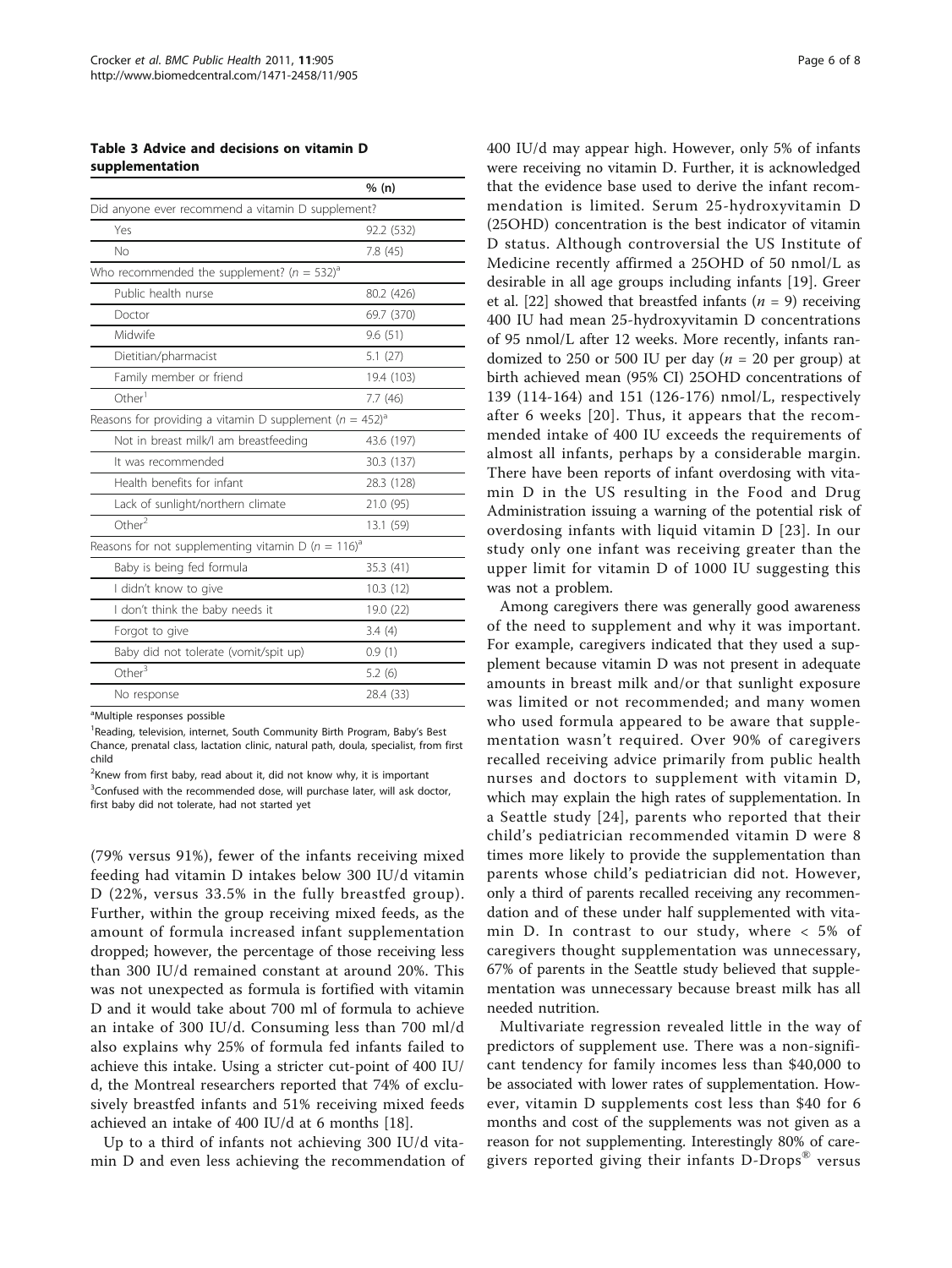<span id="page-6-0"></span>Table 4 Percentages and multivariate adjusted odds ratio (and 95% CIs) for infant vitamin D supplementation in infants receiving greater than 50% of feeds from breast milk by select characteristics ( $n = 420$ )

| Characteristic                                                          | % (n)      | OR (95% CI)           | p-value |
|-------------------------------------------------------------------------|------------|-----------------------|---------|
| Maternal Age                                                            |            |                       |         |
| $<$ 31 $y$                                                              | 87.6 (134) | 1.00                  |         |
| $\geq$ 31 y                                                             | 89.9 (286) | 1.28 (0.65, 2.50)     | 0.479   |
| Baby's ethnicity                                                        |            |                       |         |
| European                                                                | 88.9 (160) | 1.00                  |         |
| Chinese                                                                 | 89.6 (129) | 1.34 (0.62, 2.86)     | 0.456   |
| Other                                                                   | 89.1 (131) | 1.32 (0.62, 2.80)     | 0.469   |
| Annual family income                                                    |            |                       |         |
| $<$ \$40,000                                                            | 83.1 (74)  | 1.00                  |         |
| \$40,000-80,000                                                         | 92.2 (95)  | 2.51 (0.98, 6.41)     | 0.054   |
| $>$ \$80,000                                                            | 91.4 (170) | 2.24 (0.94, 5.30)     | 0.068   |
| Non-responder <sup>1</sup>                                              | 87.1 (81)  | 1.35 (0.58, 3.14)     | 0.488   |
| Education                                                               |            |                       |         |
| Less than completed trade/vocational<br>training and college/university | 87.0 (87)  | 1.00                  |         |
| Completed trade/vocational training and college/university              | 89.8 (333) | 0.99(0.48, 2.04)      | 0.984   |
| Parity                                                                  |            |                       |         |
| Primipara                                                               | 90.5 (219) | 1.00                  |         |
| Multipara                                                               | 87.8 (201) | $0.69$ $(0.37, 1.29)$ | 0.244   |

Note: CI confidence interval, OR multivariate adjusted odds ratio

<sup>1</sup>Do not know and do not want to say

only 16% who supplemented with  $D-Vi-Sol^{\circledR}$ . The reason for the popularity of D-Drops® may be their ease of administration requiring only a single drop that can be placed on the mother's breast prior to nursing, versus the need to use a dropper to administer  $D-Vi-Sol^{\circledR}$  [[25](#page-7-0)].

A strength of our study was that we had access to a database that contained the names of nearly all infants born in Vancouver and Richmond over the study period. Also, we sampled an ethnically diverse population where breastfeeding rates are high relative to the rest of North America. Finally, data were collected prospectively at 2 months rather than relying on recall of up to 5 years in one study. In studies of this type, selection bias is always an important consideration. For example, people who choose to participate versus those who do not, may be more educated and of higher socioeconomic status and thus more likely to breastfeed and supplement with vitamin D. Thus a limitation of our study is that we had only a moderate response rate of 56%. Unfortunately, we do not have any data on our non-responders and there are no representative data on pregnant women in Vancouver and Richmond to compare our results with. However, with respect to ethnicity [[26](#page-7-0)], education [\[27\]](#page-7-0) and family income [[28\]](#page-7-0) our sample compares well with 2006 census data for women from Vancouver and Richmond. Further, only half of the non-responders refused participation, while the other half could not be contacted initially or at follow-up.

Because the survey was conducted in the summer months it appeared that many women were away on vacations or staying with family outside the area. We acknowledge that our findings cannot be extrapolated to the rest of Canada or even BC. Breastfeeding rates are higher in BC than elsewhere and Vancouver and Richmond have a unique ethnic mix not present in the rest of the province or Canada. Second, we only sampled at 2 months; this was an intentional decision but more data are needed on older infants. In the US, supplementation rates remained relatively constant out to 12 months; however, in this study both breastfeeding rates and infant supplementation were much lower than ours [\[21\]](#page-7-0). In Montreal, of all supplemented breastfed infants around a third had stopped taking the supplement by 6 months [\[18](#page-7-0)]. More data are needed on older infants especially around the time of introduction of solids and as breastfeeding rates drop with age.

## Conclusions

Breastfeeding rate was high among this group of mothers. About 90% of the infants received breast milk and 57% were exclusively breastfed at 2 months. Over 60% of the infants had a total vitamin D intake of 300- < 500 IU/d from supplements and formula. The vitamin D supplementation rate was 80%. There was good awareness of the need to supplement with vitamin D and the reasons why. Most parents were advised to give their infants vitamin D